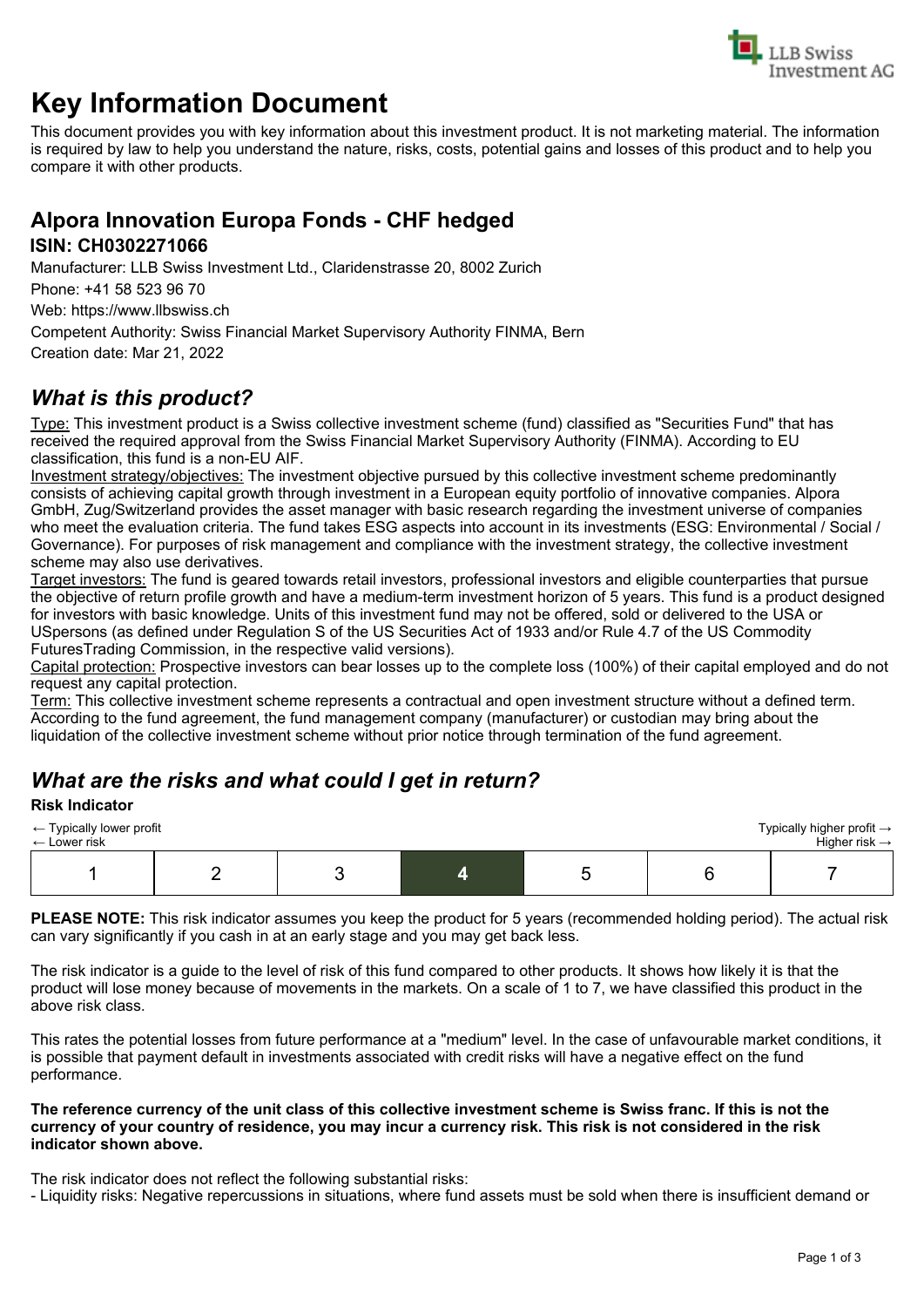

demand exists only at significantly lower prices.

- Operational risks: Erroneous processes, technical errors or catastrophes can lead to losses.

- Risks related to the application of financial techniques: The fund may use financial techniques, such as derivatives, in order to increase the earnings opportunities of the fund. These increased opportunities involve increased risks of losses.

- Currency risks: The risk of loss araising from exchange-rate fluctuations or due to exchange control regulations.

The collective investment scheme is not hedged against market or credit risks.

### *Performance Scenarios*

| Investment: CHF 10.000,00<br><b>Scenarios</b> |                     | 1 year        | 3 years       | 5 years (RHP) |
|-----------------------------------------------|---------------------|---------------|---------------|---------------|
| Unfavourable                                  | Amount payed out    | CHF 9.151,32  | CHF 10.125,37 | CHF 11.777,79 |
|                                               | avg. yield per year | $-8.49\%$     | 0.42%         | $3.33\%$      |
| Moderate                                      | Amount payed out    | CHF 11.415,79 | CHF 14.827,97 | CHF 19.260,06 |
|                                               | avg. yield per year | 14.16%        | 14.03%        | 14.01%        |
| Favourable                                    | Amount payed out    | CHF 14.163,49 | CHF 21.597,07 | CHF 31.325,16 |
|                                               | avg. yield per year | 41,63%        | 29.26%        | 25,65%        |
| <b>Stress</b>                                 | Amount payed out    | CHF 2.378,55  | CHF 5.068,04  | CHF 4.057,23  |
|                                               | avg. yield per year | -76.21%       | $-20.27\%$    | $-16.51\%$    |

This table shows the amount you could get back over the next 5 years (recommended holding period - RHP) under different scenarios, assuming that you invest 10,000 in the fund currency. The scenarios shown illustrate how your investment could perform. You can compare them with the scenarios of other products. The scenarios presented are an estimate of future performance based on evidence from the past on how the value of this investment varies, and are not an exact indicator. What you get will vary depending on how the market performs and how long you keep the investment. **The scenarios shown are only an indication of some of the possible outcomes based on recent returns. Actual returns could be lower.** The stress scenario shows what you might get back in extreme market circumstances, and it does not take into account the situation where we are not able to pay you.

The figures shown include all the costs of the fund itself, but may not include all the costs that you pay to your advisor or distributor. The figures do not take into account your personal tax situation, which may also affect how much you get back.

### *What happens if LLB Swiss Investment Ltd. is unable to pay out?*

Investments in the collective investment scheme are held separately from the assets of the fund management company LLB Swiss Investment Ltd. and by the respective custodian. In the case of the insolvency of LLB Swiss Investment Ltd., you will therefore not lose your investments.

#### *What are the costs?*

#### **Costs over time**

The Reduction in Yield (RIY) shows what impact the total costs you pay will have on the investment return you might get. The total costs take into account one-off, ongoing and incidental costs. The amounts shown here are the cumulative costs of the fund itself, for three different holding periods. They include potential early exit penalties. The figures assume you invest 10'000 in the fund class currency. The figures are estimates and may change in the future.

The person selling you or advising you about this fund may charge you other costs. If so, this person will provide you with information about these costs, and show you the impact that all costs will have on your investment over time.

| Investment: CHF 10.000,00<br><b>Scenarios</b> | 1 vear     | 3 years    | 5 years (RHP) |
|-----------------------------------------------|------------|------------|---------------|
| Total costs                                   | CHF 168.41 | CHF 665.96 | CHF 1.463.17  |
| Reduction in yield (RIY) per year             | 1,48%      | 1,48%      | 1,48%         |

#### **Composition of costs**

The table below shows: a) the impact each year of the different type of costs on the investment return you might get at the end of the recommended holding period; b) the meaning of the different cost categories.